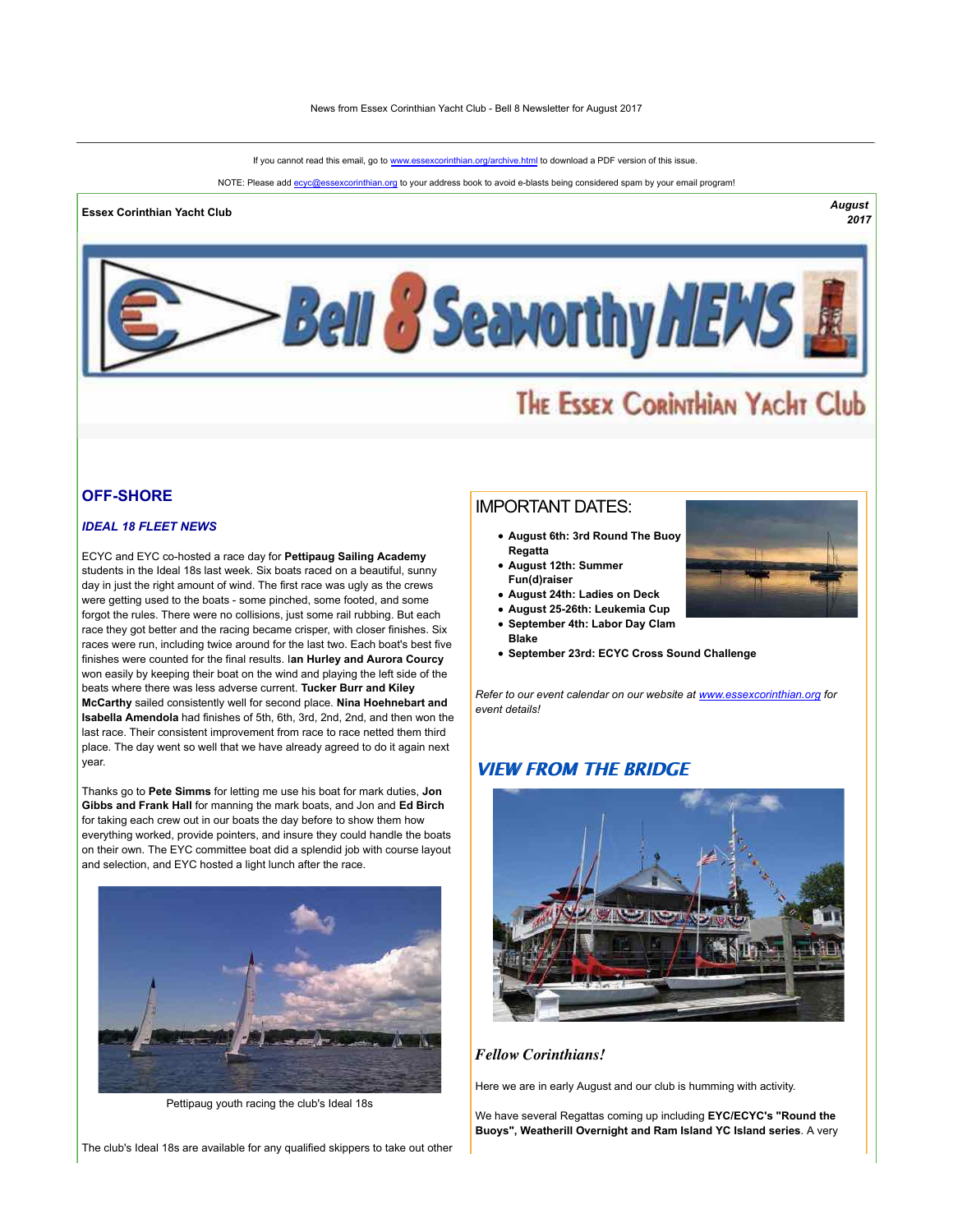club members or guests (please familiarize yourself with our Ideal 18 Usage Guidelines).

- Please sign out the boats and follow the rules posted on the Ideal 18 bulletin board.
- Bring a VHF radio. If you do not have your own, please ask Jean Little or me about using the club's radios. Please ensure you return the radios to their chargers after use.
- Life jackets must be worn at all times.There are a couple of spare life jackets in the lockers next to the side door.
- Check that each boat has two paddles as it can be difficult to clear the outer docks.

For graduates of Cindy Gibb's racing clinic and any other qualified skippers who feel they are ready to test themselves, one of our Frostbite skippers will be happy to crew for you in the Tuesday night EYC races which we are allowed to participate in. The racing is not highly competitive and is a good stepping stone to Frostbiting and the team race.

Contact Tom Atkinson (860- 662-4005) or Jon Gibbs (860-391-5700) if you are interested.

*Note: All members and guests using the Ideal 18s must sign the waiver and contact information forms, and sign out on the bulletin board in the River Room as well!*

Please contact me if you have any questions.

#### **Tom Atkinson**

**Fleet Captain Email: fleetcaptain@essexcorinthian.org**

#### *Race Committee Update*

The final **Round the Buoys (RTB) friendly regatta with our friends at EYC will be held this Sunday, August 6th**. There will be a skippers meeting at 0900, and first warning will be 1200. This year's series has been great fun, and we'd like to thank Cliff Myers, Regatta Chair at EYC for his leadership of the event this year! On Sunday afternoon, ECYC will host the post-race picnic for participating crews on the lower level deck. There is no charge to participate, but an Entry Form is required and is down-loadable from our website. Hope to see you on the water for this finale.

#### **Upcoming Regattas of Note:**

EYC Sam Wetherill Overnight Race: Friday, August 18 Leukemia Cup: Saturday, August 26 Fall Off Soundings: September 15, 16 **ECYC Cross Sound Challenge: Saturday, September 23 ECYC Thomas Clark Memorial (Tri-Club River Series): Saturday, October 21**



the post-race festivities!

The focus of the Race Committee for the next 6 weeks will be finalizing plans for **ECYC's premier on-water event, the Cross Sound Challenge**. Mark your cal endars for **Saturday, September 23rd**. The after-race party will be held at the p avilion at Brewer's Essex Island Marina and is open to all ECYC members and their guests. This will be a great day and a great party, and

you DO NOT have to be on a race crew to enjoy

For those of you who will be racing, registration is quick and easy via Yacht Scoring. Visit **www.yachtscoring.com** for the Notice of Race, SIs (coming soon) and Entry Form. Details and links are also on our webpage at **www.essexcorinthian.org/racing.html**.

special event each year is the **Leukemia Cup Regatta held on the 26th of this month**. The event begins on **Friday, Aug 25th at the North Cove YC** with a silent auction, open to all. Please help support this important cause.

Also happening around the club is **live music every Wednesday evening**. We have some fine local talent coming to play for your enjoyment. Now that it's summer the **Galley is open on Sunday nights** and it is a great way to get ready for the new week. Come on down and enjoy our view. As we look ahead to September we will hold our **Labor Day Weekend Cookout on Monday, September 4th**. Watch for details and the sign up.

A special note, on **Saturday August 12th we are holding a Summer Fundraiser**. Please watch for details about this event! All proceeds will go towards improving the River Room. We hope to have a great turnout.

#### **Membership Update:**

We continue to need your help finding new folks from our surrounding communities who would enjoy what we have to offer. Remember, boating is only part of our club and prospects do not have to have a boat to join. About half of our members currently own a boat. The application is on our website and I would be happy to go over it with you. Remember, it's the people who make our club fun! New members are always welcome at the Commodore's Table.

#### **BOG 2018:**

We are currently looking to fill some slots on next year's Board Of Governors. Now is the time to raise your hand. Several terms are ending and I want to be prepared for next year. This is a great service for our Club and you will enjoy the experience. Please contact me for details.

Please note that the list of BOG meeting dates is posted on the bulletin board outside the office. Members are welcome. Please let us know if you wish to attend.

Make it a good month!

# Steve Rodstrom

**Commodore**



#### *Vice Commodore's Update:*

**Summer has reached its peak and we have been enjoying the club.** Our second **"Docktails"** get-together on a Sunday night was only lightly attended, but we will repeat the Friday version in the near future, which seemed to be a better day for this casual pre-dinner event.

Those of you who attended the "Docktails" or have spoken to any board member may know that we are trying to use our **River Room** and adjacent deck space more frequently, as this area has been rather underutilized until now. One of our current projects involves a remodel of the interior space, including updating the furnishings. In spring, we painted the interior, but that was just the beginning. Because this is a project that will require some funding, we are holding a special event to help. We are calling this event a **"Fun(d)raiser", and the date is Saturday, August 12th.**

To help raise funds for this project, we are asking anyone with a special talent, skill or profession to donate some time, product or service to our special auction. For example, if you like to bake, you could offer baking a birthday cake for someone; or if you are handy with tools, you could offer helping out in someone's yard; etc., etc., etc. The possibilities are endless! We will create auction sheets for people to bid on all this and hope this will help us not only to fund some of the River Room improvement, but also have some fun and foster our community-oriented Corinthian spirit!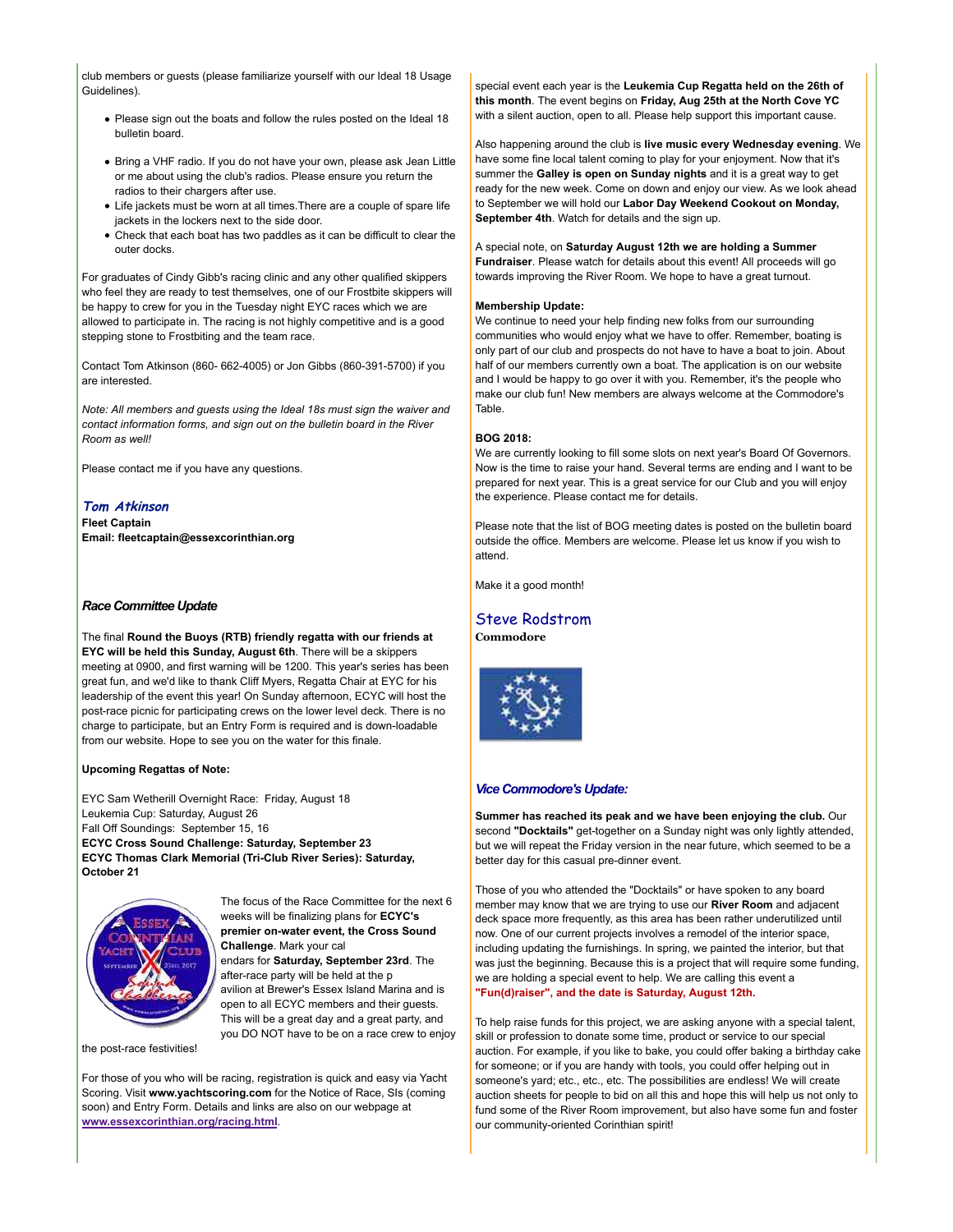Thanks in advance to all our Race Committee and protest Committee volunteers. Without the help of these club members, we would not be able to sustain our PHRF racing programs! If you'd like to be involved in planning the Cross Sound Challenge or the Thomas Clark Memorial, please contact me at racechair@essexcorinthian.org.

See you on the water,

#### **Tim Brewer**

**2017 Race Committee Chair Email: racechair@essexcorinthian.org**



# **ON-SHORE**

#### **Entertainment Committee Update:**



Planning for the Cross Sound Challenge Party has started!

#### **Ahoy, All Members of Essex Corinthian Yacht Club!**

Summer is in full swing and we have been enjoying wonderful weather. We have had many fun events at the club and are looking forward to a few more before the close of summer.

Upcoming events include a **Fun(d)raiser** to support the updating of the River Room. This will be held on **August 12th at 6:00 pm**. Please refer to Bell 8 and e-blasts for further information on this fun event.

In lieu of a picnic, the club is planning a **Clam Bake** this year on Labor Day. We will at the same time be celebrating our **33rd Anniversary as a club**. A delicious menu is in the works for this event.

We will be rounding out our summer season as always with the **Cross Sound Challenge, on Saturday September 23rd**. Food, libations and entertainment will be provided for your enjoyment. We hope to host another best post-race party this year.

Please consider helping out at one of these events! Contact us for details!

#### **Pat Atkinson**

**& Nancy Simms** *Co-Chairs Entertainment Email: nancy-events@essexcorinthian.org or pat-events@essexcorinthian.org*

#### *Special Event Organization Appeal:*

**As you know, our club's premier regatta, the Cross Sound Challenge, will be held on September 23rd, 2017.** 

To date we have secured the same party space over at Brewer Essex Island Marina, like in years past, and the US Coast Guard permit for the regatta is

The event is free of charge, but we are asking for voluntary cash, food or auction donations.

**Please contact Nancy Simms, Pat Atkinson or me to let us know what you can do to help!** 

**Refer to our Events page at www.essexcorinthian.org/events.moreevents-at-ecyc.html for the details and how to sign up. An RSVP is requested to allow us to get a headcount prior to the event!**

As always, I am indebted to our great group of volunteers who help us maintain a steady flow of events and entertainment for our members to enjoy. Our volunteers are what makes this club so special. Please support their efforts by attending as many of them as possible - or even better, come join a committee! Trust me, we do have a lot of fun, and it is a great way to meet fellow club members.

**More on upcoming events in our Entertainment Update on the left!**

Please contact me at vicecommodore@essexcorinthian.org if you would like to help out at any of our events, or even better, all our events! Our success hinges on the involvement of our volunteers. Please get involved!

Remember, our events are listed online at our website, just go to www.essexcorinthian.org ... and click on "Events"!

#### **Ruth Emblin**

**Vice Commodore Email: vicecommodore@essexcorinthian.org**



#### *Rear Commodore's Update:*

**We have been enjoying a number of club events so far this season, but preparing for our many events requires a lot of planning**. Not only in people power, but also in ensuring that we are in compliance with the relevant laws and regulations. Our off shore committees have been doing this for years, making sure that every event, from regattas to our 4th of July parades, are properly registered and run pursuant to State, Local and Coast Guard requirements. We are in the process of seeking a Club Liquor Permit to satisfy regulations that govern our on-shore events. This does not mean the Club intends to open a bar, as it does not. Everything will stay the same, we will just be following the law and allowing all of us to rest assured, while we enjoy the many special functions ahead. Stay tuned for updates, and feel free to contact me if you have any questions or concerns.

Once again, **enjoy the 2017 Season**. Don't blink, as it always seems to go by too quickly.

## **Chris Morano**

**Rear Commodore Email: rearcommodore@essexcorinthian.org**



#### *Strategic Planning Update:*

The club's Strategic Planning exercise has now been completed. The Bridge and Board have begun the process of implementing a number of the action items identified and prioritized at the conclusion of the exercise. The first stage of the process entailed a SWOT analysis. SWOT being short for "Strength, Weaknesses, Opportunities and Threats". Over the course of a number of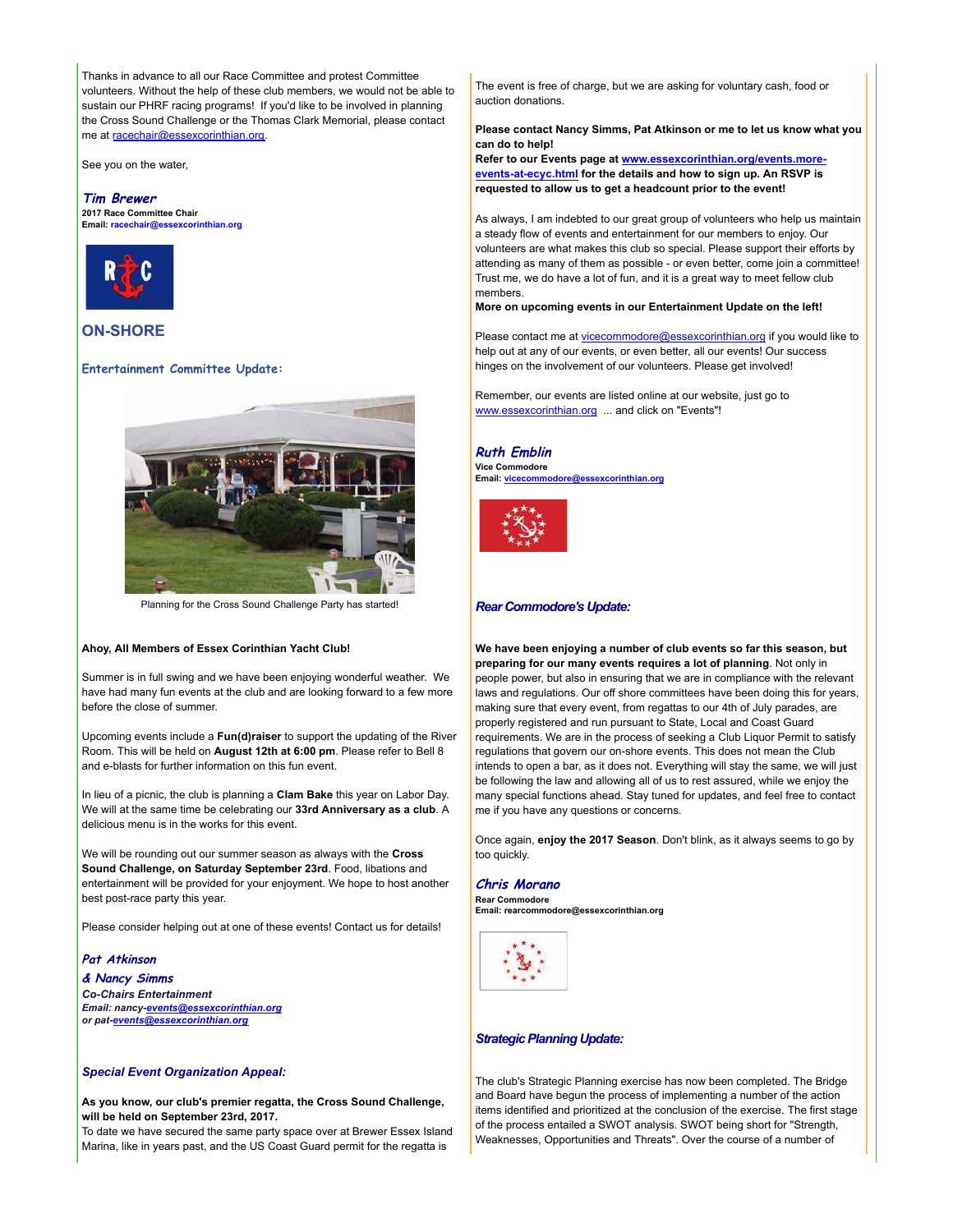in the works. We are reaching out to past and potential new sponsors to help us make this regatta a success.

In order to do so, we need your help. You do not need to be on the race committee or entertainment committee to become a part of our regatta, anyone is welcome! **We need people to help us with the planning for and organization of the actual day, as well as folks who are willing to ask their business contacts to become an event sponsor.** We will post all details and a sponsorship on a special webpage shortly.



Please contact our **Race Committee Chair, Tim Brewer or Nancy Simms and Pat Atkinson, our Entertainment Committee Co-Chairs** to let them know that you are ready to help!

**Tim Brewer** Email: racechair@essexcorinthian.org **Nancy Simms** Email: nancy-events@essexcorinthian.org Pat Atkinson Email: pat-events@essexcorinthian.org

#### *House Committee Update:*

**Myron Stacks** finished up the deck stairways, they do look a whole lot better - THANK YOU, MYRON.

A collective thank you goes to **Chris Morano** for the two additional picnic tables added to the lower deck, which were immediately pressed into service during the July 4th event, a huge success. Again, great job, **Pat & Nancy**.

Other than Myron's effort, things have been pretty quiet in terms of house activities as the lazy days of summer roll past us. I know I've been absorbed with trying to get more than I can possibly accomplish on the home front as years of inattention and procrastination have caught up with me. Maybe autumn will be the time for the couple of actions I would like to address at club.

The number one key improvement effort at the club identified by the strategic planning group and confirmed by the BOG is the **renovation of the River Room**. The under-utilization of the river room is a key improvement initiative for the overall growth direction of ECYC. As you may have already seen, there are fund raisers planned to assist toward completion of this objective. There are a few different ideas being tossed around on what the overall plan scope should include and what the end product eventually should look like. It's exciting to think of the possibilities which may result.

I continue to work on the obtaining of estimates for other key renovation projects for 2018 budget consideration. I will be reaching out to house committee members for assistance.

Have a great summer, enjoy these special weeks.

**Chuck Grusse** *House Chair Email: house@essexcorinthian.org*

#### *Membership Committee Update:*

Although our program season is in full swing, it's never too late to recruit new members. Doing so now benefits both proposed and new member alike, as 2017 dues are prorated for admissions after August - and the proposer will receive a \$100 credit toward his/her 2018 dues, subject to the new member's admission and payment in full of applicable initiation and dues charges.

meetings of the Strategic Planning Committee, the assembled groups identified, collectively, 38 SWOT items. A number of the SWOT items fell broadly under the heading of "demographic" risk. Accordingly, the first actions identified through the Strategic Planning exercise are focused on these issues.

Please look for an upcoming special e-blast with details on our plans for the future which were derived from this process.

**Richard Pierce Strategic Planning Chair Email: strategy@essexcorinthian.org**

## *GALLEY NEWS*

**Summer is in full swing** and the deck at ECYC is a great place to enjoy the view and a delicious meal from the galley. Ed and Monique have been serving some tasty specials along with the beloved favorites. Remember on busy nights, appetizers can be preordered so they are ready for you when you arrive.

**Also a friendly reminder,** the only BYO appetizers that are permitted are nuts, bar mix, and snacks such as "Goldfish", and chips and dips. Thank you in advance for your cooperation.

**If you are entertaining at hom**e, remember CCC can cater your party so you can spend time with your guests instead of being in the kitchen.

**Now that your friends can pay for their own meal by credit card**, it's very easy to introduce them to this special club.

If you have any questions or concerns please feel free to contact me. Bon appetite! I look forward to seeing you around the club!

## **Catherine Gazikas**

*Galley Liaison*

#### **Summer Galley Hours:**

**Lunch:** *Wednesday, Thursday, Friday and Saturday (self-service) : 11.30 am to 2.00 pm* 

#### **Dinner:**

*Wednesday (self-service) Friday (table service) Sunday (self-service): 5.30 pm to 8.30 pm*

**Brunch:**  *Sunday (self-service): 11.00 am to 2.30 pm - special brunch hours on selected holidays!*

# *DID YOU KNOW?*

The Galley serves a great lunch with soups, salads and all kinds of tasty fare while you enjoy the views across the Connecticut River! Why not come and give it a try? Daily Wednesdays through Saturdays, and brunch on Sundays.

Menus are available at www.essexcorinthian.org/dining.html

**We want your feedback about our galley activities.** Please let us know what you think! Email galleyliaison@essexcorinthian.org





*We want to know what you think about our galley!*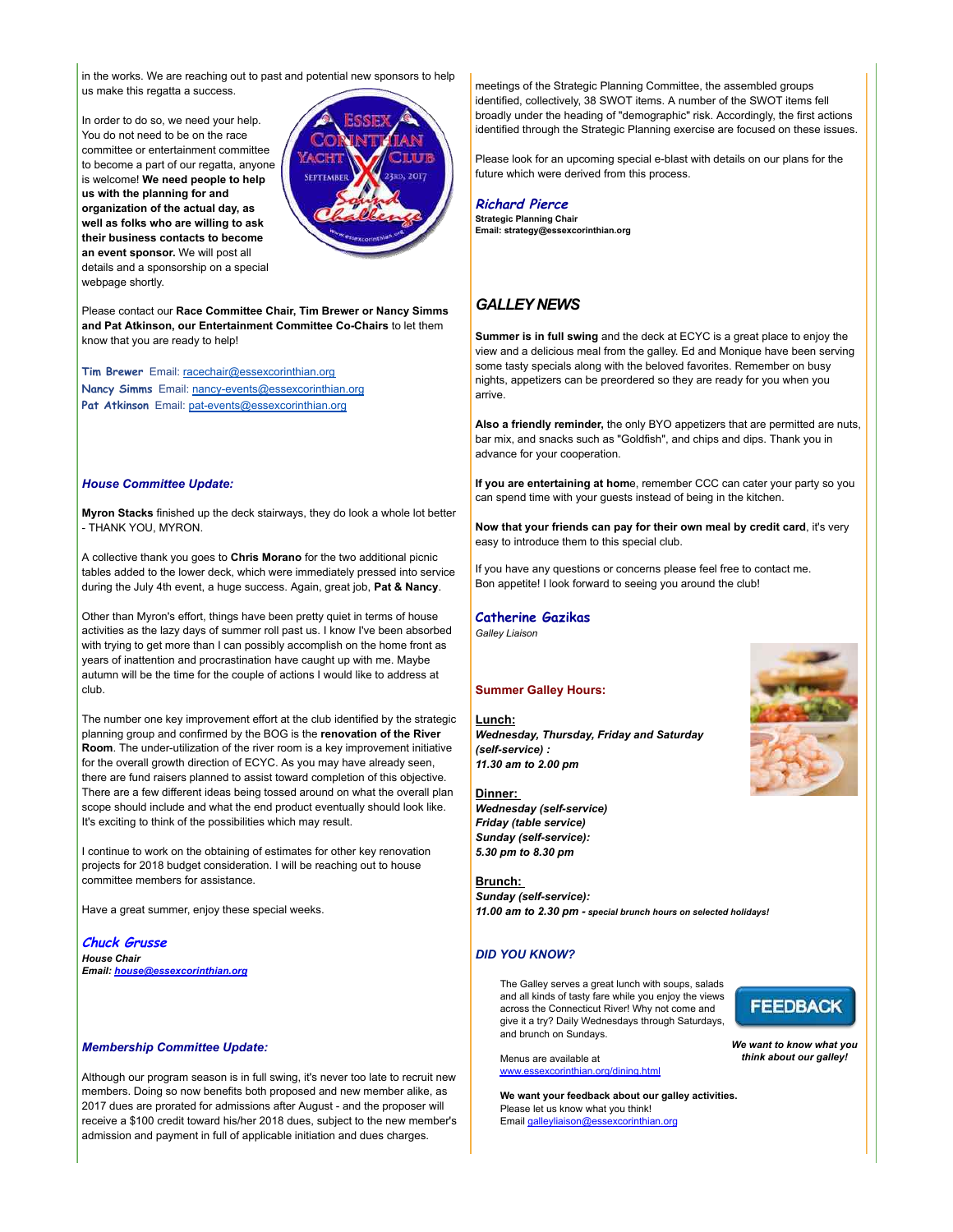As your Board of Governors charts the Club's future course, Membership takes on a front-and-center role - financially and otherwise. Our Membership Committee invites your constructive suggestions on new ways to broaden our membership base. Just drop me a note at membership@essexcorinthian.org.

#### **Scott Konrad**

*Membership Chair Email: membership@essexcorinthian.org*



# **GREEN TIP OF THE MONTH**

#### *We all live downstream.....*

Many of us have gardens and lawns to maintain, and we want our properties to look good even when the weather is not cooperating. While many commercially available fertilizers and pesticides do the trick, we need to consider their impact on the rest of our ecosystem before liberally treating our gardens with them. Fertilizers and pesticides trickle down through the soil into our groundwater and run-

off from treated areas ends up in our rivers and water supplies. The more we try to keep our gardens green and pest-free with these toxic chemicals, the more we poison our vital water supplies. In addition to run off from fertilizers and pesticides, chemicals from pharmaceuticals and personal care products are entering the waterways upstream from fish, crabs, and drinking water intakes. There are farreaching effects on animal species we depend on for food, such as some animals becoming intersex due to estrogenic compounds being disposed of improperly, as well as stunted growth or tumor development due to toxic components ingested by fish and other wildlife. Algae growth increases on lakes and ponds, depleting the water of sunlight and oxygen, which then stifles the development of aquatic species.... you get the drift. It all ends up downstream, and in our favorite playground!

What can we do? Read ingredients on any product you are considering. If it says "toxic to fish", do not use it. If it is not organic, try to find an alternative. And think about alternatives to a "pure lawn". There are many species of groundcovers, like White Clover, that can beautify your garden. And the type of weed you have may give you an idea of what your soil needs - instead of killing the weeds with toxic chemicals, treat your soil to create a better base for the groundcover you want.

For tips on how to create and maintain an organic lawn, go to http://www.popularmechanics.com/home/lawn-garden/how-to/g541/organic-lawncare-tips-47071704/

*Thank you for being an environmentally responsible ECYC member!*

**Ruth Emblin** *ECYC Vice Commodore*

## **SUMMER HOURS IN EFFECT AT THE CLUBHOUSE:**

**Tuesday, Wednesday and Thursday 9 am to 9 pm** 

| Friday              | 9 am to 10 pm |
|---------------------|---------------|
| Saturday and Sunday | 11 am to 9 pm |

*Note: Private meetings may be scheduled after-hours, except Mondays. Please contact Jean Little for details.*

#### **NO SMOKING AT ECYC:**



The clubhouse, the decks and the surrounding dock areas are nonsmoking areas. Please remind your guests of this restriction, it is part of a facility-wide prohibition of open flames.

#### **REVISED RULE 12:**

Please be aware that the rule regarding snacks allowed during dining hours at ECYC has been changed. Only snacks like chips & dip, nuts and "Goldfish" are permitted.

#### **WEBSITE:**

All of our events, weekly menus and announcements, as well as archive copies of the Bell 8 Newsletter are available online at our website, www.essexcorinthian.org

# *SHIP'S STORE SALE ON FRIDAY, AUGUST 4TH!*



Come to ECYC to see what is new at the Ship's Store! New merchandise has arrived, and we are opening the Ship's Store for your

shopping convenience on Friday, August 4th from 5 to 8 pm.

**Free ECYC wine glass with every purchase of \$20 or more!**

*The Essex Corinthian Yacht Club's Bell 8 Newsletter is a monthly publication issued by the Essex Corinthian Yacht Club of Essex, CT.*

> For general questions on ECYC please refer to our website at www.essexcorinthian.org, email us at ecyc@essexcorinthian.org, or snail-mail to

> > **Essex Corinthian Yacht Club PO Box 759 - Essex, CT 06426 Telephone: (860) 767-3239**

Contact Information for individual BoG Members is posted at www.essexcorinthian.org/club-officers.html

Find us on Facebook at: www.facebook.com/EssexCorinthianYachtClub